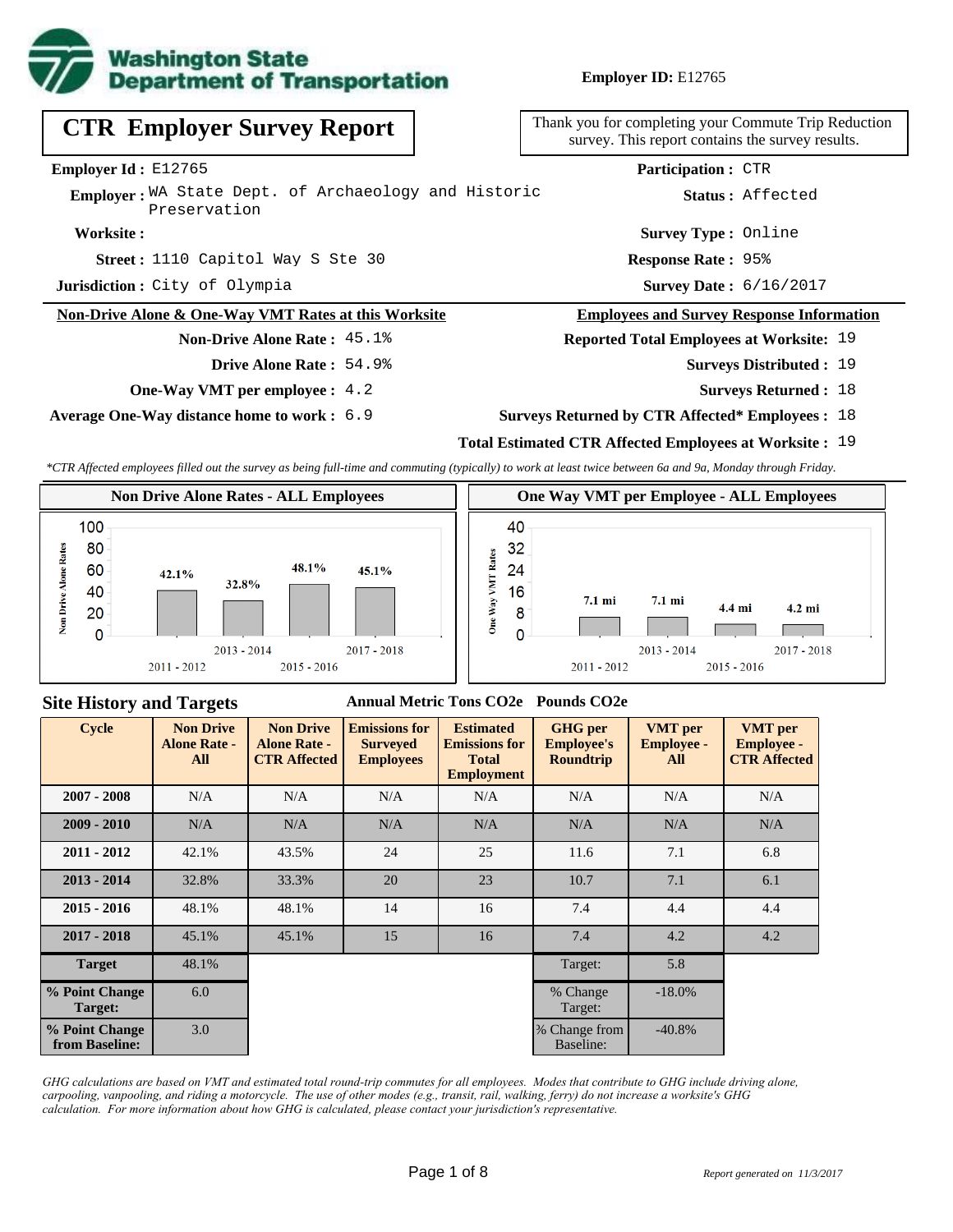

### **Commute Trips By Mode - All Employees**

**Q.4: Last week, what type of transportation did you use each day to commute TO your usual work location? (Mode used for the longest distance.)**



*\* Motorcycle-1 is now included in Drive Alone and Motorcycle-2 is included in Carpool. Information about these trips is still available by request.*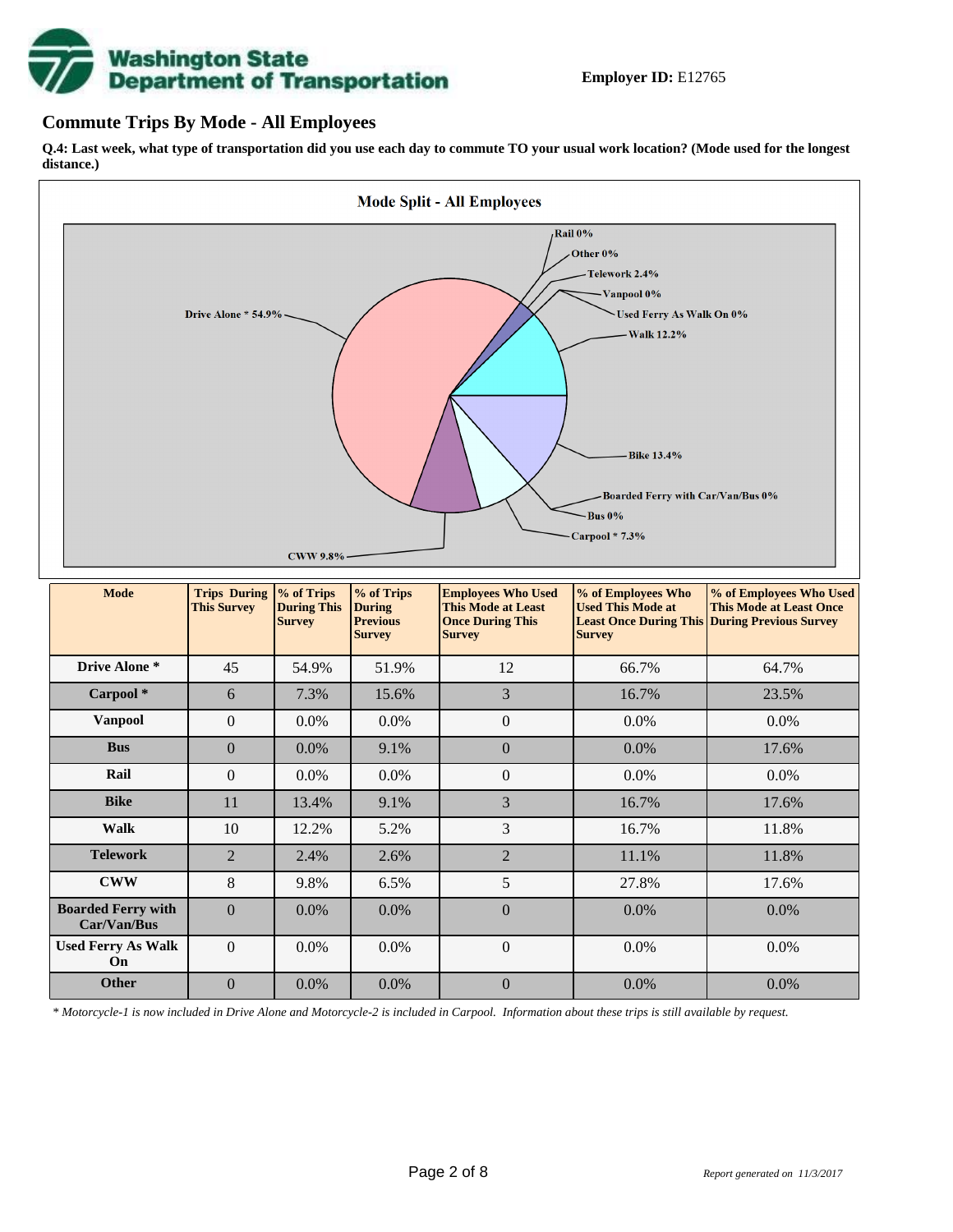

### **Commute Trips By Mode - Affected Employees**

**Q.4: Last week, what type of transportation did you use each day to commute TO your usual work location? (Mode used for the longest distance.)**



*\* Motorcycle-1 is now included in Drive Alone and Motorcycle-2 is included in Carpool. Information about these trips is still available by request.*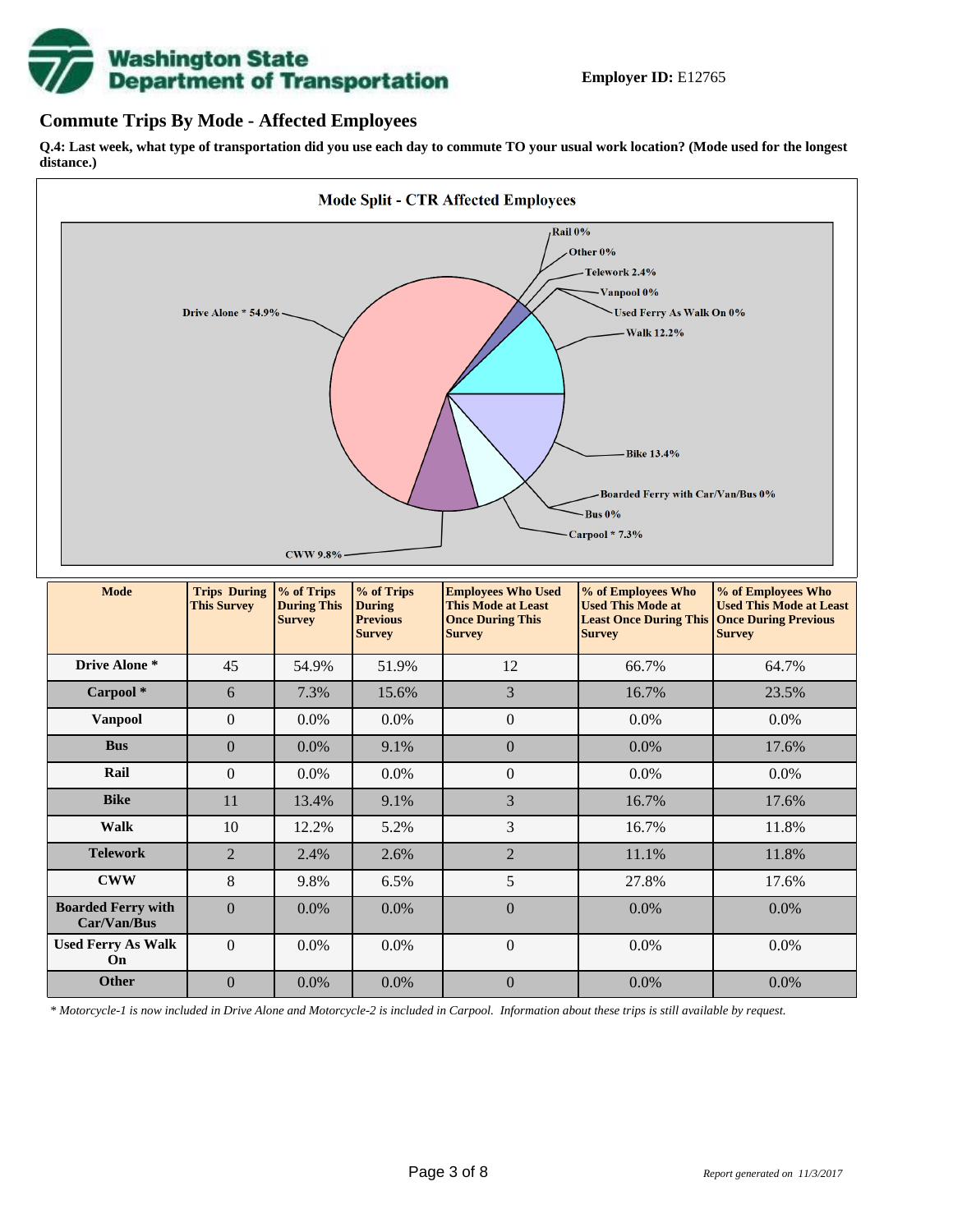

# **Alternative Modes - Number of Employees Who Used a Non-Drive Alone Mode:**

| <b>Non-Drive Alone</b><br><b>Number Of Days</b> | Exactly this $#$ of<br><b>Employees</b> | <b>Exactly this % of</b><br><b>Employees</b> | At least # of<br><b>Employees</b> | At least % of<br>employees |  |
|-------------------------------------------------|-----------------------------------------|----------------------------------------------|-----------------------------------|----------------------------|--|
| 0 Day                                           |                                         | 39%                                          | 18                                | 100%                       |  |
| 1 Days                                          | $\overline{2}$                          | 11%                                          | 11                                | 61%                        |  |
| $\overline{c}$<br>2 Days                        |                                         | 11%                                          | 9                                 | 50%                        |  |
| 3 Days                                          | $\theta$                                | 0%                                           | 7                                 | 39%                        |  |
| 4 Days                                          | 4                                       | 22%                                          | 7                                 | 39%                        |  |
| 5 Days                                          | 3                                       | 17%                                          | 3                                 | 17%                        |  |
| <b>6 or More Days</b>                           | 0                                       | 0%                                           | $\Omega$                          | 0%                         |  |

### **Count by Occupancy of Carpools and Vanpools**

**Q.4 If you used a carpool or vanpool as part of your commute, how many people (age 16 or older) are usually in the vehicle?**

| <b>Ridesharing Occupancy</b> | <b>Mode</b> | <b>Response Count</b> |
|------------------------------|-------------|-----------------------|
| $2*$                         | Carpool     | 6                     |
| 3                            | Carpool     | $\overline{0}$        |
| 4                            | Carpool     | $\boldsymbol{0}$      |
| 5                            | Carpool     | $\overline{0}$        |
| >5                           | Carpool     | $\overline{0}$        |
| < 5                          | Vanpool     | $\overline{0}$        |
| 5                            | Vanpool     | $\boldsymbol{0}$      |
| 6                            | Vanpool     | $\boldsymbol{0}$      |
| 7                            | Vanpool     | $\overline{0}$        |
| 8                            | Vanpool     | $\overline{0}$        |
| 9                            | Vanpool     | $\boldsymbol{0}$      |
| 10                           | Vanpool     | $\overline{0}$        |
| 11                           | Vanpool     | $\boldsymbol{0}$      |
| 12                           | Vanpool     | $\boldsymbol{0}$      |
| 13                           | Vanpool     | $\overline{0}$        |
| 14                           | Vanpool     | $\overline{0}$        |
| >14                          | Vanpool     | $\boldsymbol{0}$      |

\* Motorcycle-2 counted with Carpool-2 for this table.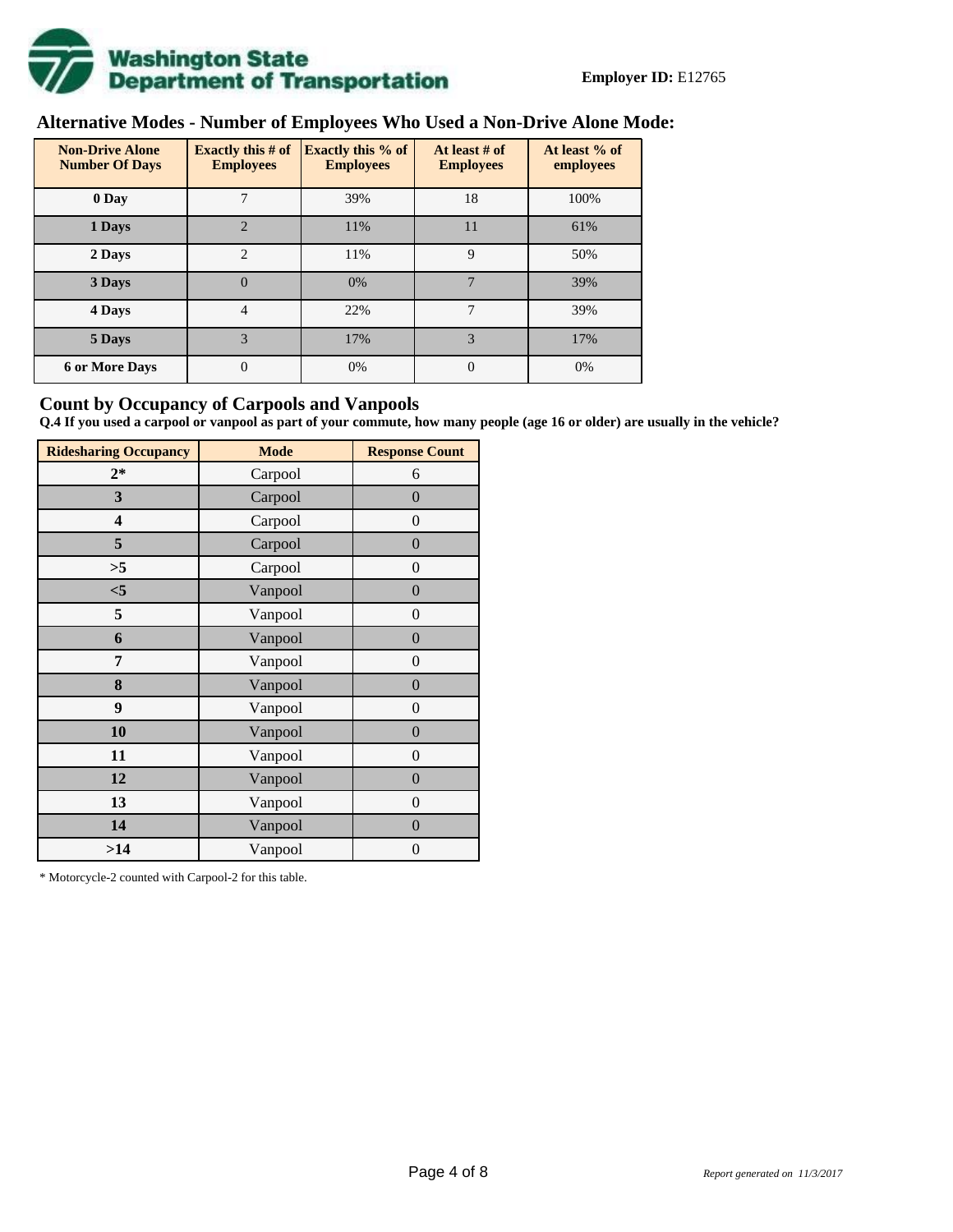

## **Reported Work Schedule - All Employees**

**Q.8 Which of the following best describes your work schedule?**

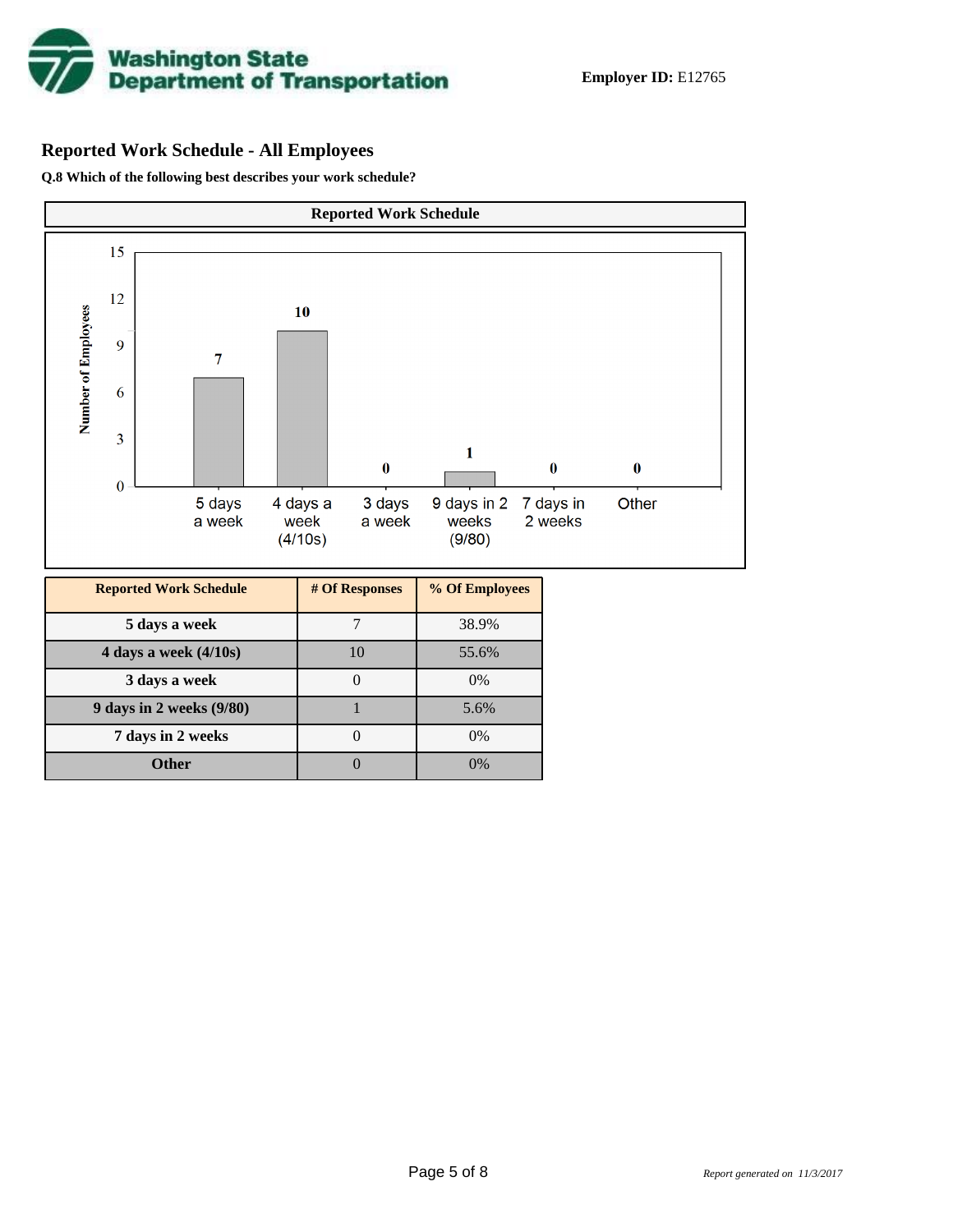

### **Parking and Telework**

**Q.9: On the most recent day that you drove alone to work, did you pay to park? (Mark "yes" if you paid that day, if you prepaid, if you are billed later, or if the cost of parking is deducted from your paycheck.)**



**Q.10: How many days do you typically telework?**

| <b>Telework Frequency</b>           | # of Responses | % of Responses |
|-------------------------------------|----------------|----------------|
| No Answer/Blank                     |                | $0.0\%$        |
| I don't telework                    | 10             | 55.6%          |
| Occasionally, on an as-needed basis | 6              | 33.3%          |
| 1-2 days/month                      |                | 5.6%           |
| 1 day/week                          |                | 5.6%           |
| 2 days/week                         |                | $0.0\%$        |
| 3 days/week                         |                | $0.0\%$        |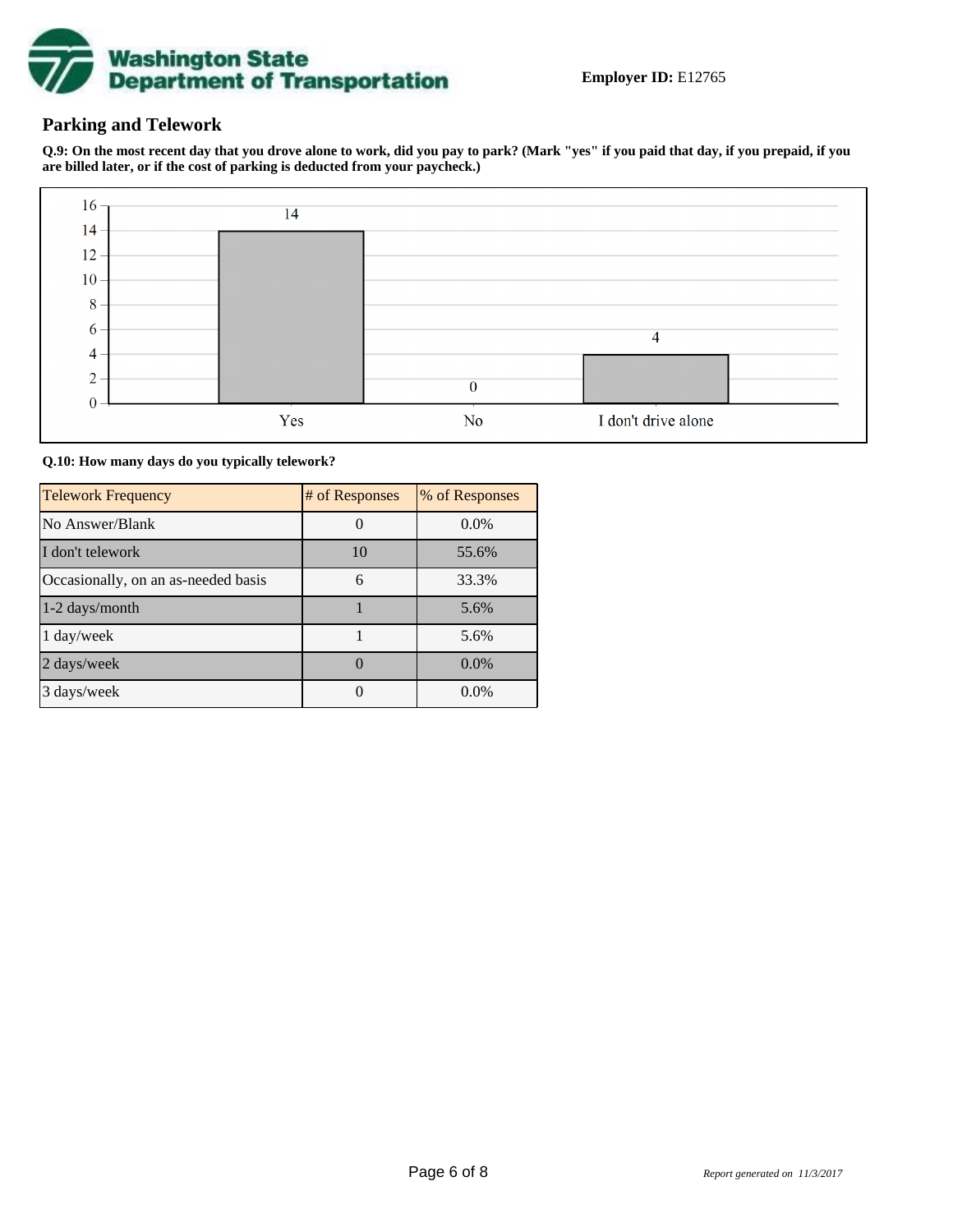

## **Reasons for driving alone to work/not driving alone to work**

**Q11. When you do not drive alone to work, what are the three most important reasons?**

| <b>Question Text</b>                                           | # of Responses | % of Responses |
|----------------------------------------------------------------|----------------|----------------|
| Financial incentives for carpooling, bicycling or walking.     | 6              | 15.4%          |
| Environmental and community benefits                           | 6              | 15.4%          |
| Personal health or well-being                                  | 5              | 12.8%          |
| To save money                                                  | 5              | 12.8%          |
| Free or subsidized bus, train, vanpool pass or fare benefit    | $\overline{4}$ | 10.3%          |
| Cost of parking or lack of parking                             | 4              | 10.3%          |
| Other                                                          | $\overline{4}$ | 10.3%          |
| I receive a financial incentive for giving up my parking space | 3              | 7.7%           |
| I have the option of teleworking                               | $\overline{2}$ | 5.1%           |
| To save time using the HOV lane                                | $\Omega$       | $0.0\%$        |
| Driving myself is not an option                                | $\Omega$       | 0.0%           |
| Emergency ride home is provided                                | $\Omega$       | 0.0%           |
| Preferred/reserved carpool/vanpool parking is provided         | 0              | $0.0\%$        |

#### **Q12. When you drive alone to work, what are the three most important reasons?**

| <b>Question Text</b>                                      | # of Responses | % of Responses |
|-----------------------------------------------------------|----------------|----------------|
| I like the convenience of having my car                   | 10             | 24.4%          |
| Riding the bus or train is inconvenient or takes too long | 9              | 22.0%          |
| Other                                                     | 6              | 14.6%          |
| Family care or similar obligations                        | 5              | 12.2%          |
| Bicycling or walking isn't safe                           | 5              | 12.2%          |
| My commute distance is too short                          | $\overline{4}$ | 9.8%           |
| My job requires me to use my car for work                 |                | 2.4%           |
| There isn't any secure or covered bicycle parking         |                | 2.4%           |
| I need more information on alternative modes              | 0              | $0.0\%$        |